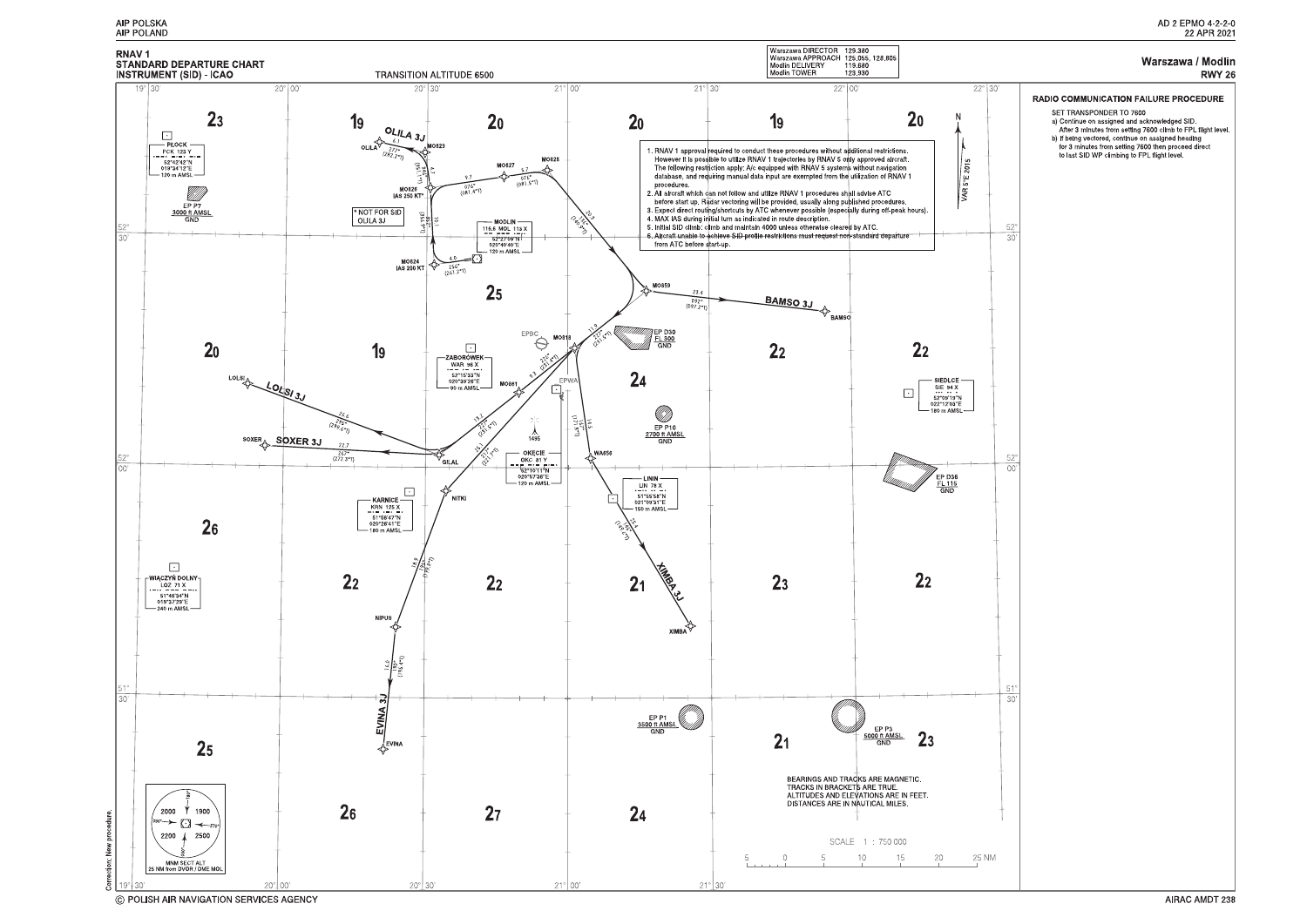### **RNAV 1 STANDARD DEPARTURE CHART INSTRUMENT (SID) - ICAO**

# **WARSZAWA / MODLIN RWY 26**

**OLILA 3J PDG 7% REQIURED DUE TO OPERATIONAL REASONS UNTIL OLILA**

| <b>SEQUENCE</b><br><b>NUMBER</b> | <b>PATH</b><br><b>TERMINATOR</b> | <b>WAYPOINT</b><br><b>IDENTIFIER</b> | FLY-<br><b>OVER</b> | <b>COURSE/TRACK</b><br>$^{\circ}$ M $^{\circ}$ T) | <b>DISTANCE</b><br>(NM) | <b>TURN</b><br><b>DIRECTION</b> | <b>ALTITUDE</b> | <b>SPEED</b><br>(kt) | <b>NAV SPEC</b>   |
|----------------------------------|----------------------------------|--------------------------------------|---------------------|---------------------------------------------------|-------------------------|---------------------------------|-----------------|----------------------|-------------------|
| 001                              | СF                               | MO824                                |                     | 256 (261.2)                                       | 4.00                    |                                 | -               | $-200$               | RNAV <sub>1</sub> |
| 002                              | TF                               | MO826                                |                     | 352 (356.9)                                       | 10.05                   |                                 |                 |                      | RNAV <sub>1</sub> |
| 003                              |                                  | MO829                                |                     | 346 (351.1)                                       | 4.66                    |                                 |                 |                      | RNAV <sub>1</sub> |
| 004                              | ΤΕ                               | OLILA                                |                     | 277 (282.2)                                       | 6.09                    |                                 | -               |                      | RNAV <sub>1</sub> |

### **BAMSO 3J PDG 7% REQIURED DUE TO OPERATIONAL REASONS UNTIL MO826**

| <b>SEQUENCE</b><br><b>NUMBER</b> | <b>PATH</b><br><b>TERMINATOR</b> | <b>WAYPOINT</b><br><b>IDENTIFIER</b> | FLY-<br><b>OVER</b> | <b>COURSE/TRACK</b><br>$^{\circ}$ M $^{\circ}$ T) | <b>DISTANCE</b><br>(NM) | <b>TURN</b><br><b>DIRECTION</b> | <b>ALTITUDE</b>          | <b>SPEED</b><br>(kt) | <b>NAV SPEC</b>   |
|----------------------------------|----------------------------------|--------------------------------------|---------------------|---------------------------------------------------|-------------------------|---------------------------------|--------------------------|----------------------|-------------------|
| 001                              | CF                               | MO824                                |                     | 256 (261.2)                                       | 4.00                    | $\overline{\phantom{a}}$        | $\overline{\phantom{a}}$ | $-200$               | RNAV <sub>1</sub> |
| 002                              | TF                               | MO826                                |                     | 352 (356.9)                                       | 10.05                   | $\overline{\phantom{a}}$        | $\overline{\phantom{a}}$ | $-250$               | RNAV <sub>1</sub> |
| 003                              | TF                               | MO827                                |                     | 076 (081.4)                                       | 9.70                    |                                 | $\overline{\phantom{a}}$ |                      | RNAV <sub>1</sub> |
| 004                              | TF                               | MO828                                |                     | 076 (081.5)                                       | 5.70                    |                                 | $\overline{\phantom{a}}$ |                      | RNAV <sub>1</sub> |
| 005                              | TF                               | MO859                                |                     | 136 (140.9)                                       | 20.33                   | $\overline{\phantom{a}}$        | $\overline{\phantom{a}}$ |                      | RNAV <sub>1</sub> |
| 006                              | <b>TF</b>                        | <b>BAMSO</b>                         |                     | 092 (097.2)                                       | 23.41                   |                                 |                          |                      | RNAV <sub>1</sub> |

# **XIMBA 3J PDG 7% REQIURED DUE TO OPERATIONAL REASONS UNTIL MO826**

| <b>SEQUENCE</b><br><b>NUMBER</b> | <b>PATH</b><br><b>TERMINATOR</b> | <b>WAYPOINT</b><br><b>IDENTIFIER</b> | FLY-<br><b>OVER</b> | <b>COURSE/TRACK</b><br>$^{\circ}$ M ( $^{\circ}$ T) | <b>DISTANCE</b><br>(NM) | <b>TURN</b><br><b>DIRECTION</b> | <b>ALTITUDE</b>          | <b>SPEED</b><br>(kt)     | <b>NAV SPEC</b>   |
|----------------------------------|----------------------------------|--------------------------------------|---------------------|-----------------------------------------------------|-------------------------|---------------------------------|--------------------------|--------------------------|-------------------|
| 001                              | CF                               | MO824                                |                     | 256 (261.2)                                         | 4.00                    | $\overline{\phantom{a}}$        | $\overline{\phantom{0}}$ | $-200$                   | RNAV <sub>1</sub> |
| 002                              | TF                               | MO826                                |                     | 352 (356.9)                                         | 10.05                   |                                 | $\overline{\phantom{0}}$ | $-250$                   | RNAV <sub>1</sub> |
| 003                              | TF                               | MO827                                |                     | 076 (081.4)                                         | 9.70                    | $\overline{\phantom{a}}$        | $\overline{\phantom{a}}$ |                          | RNAV <sub>1</sub> |
| 004                              | TF                               | MO828                                |                     | 076 (081.5)                                         | 5.70                    |                                 | -                        | $\overline{\phantom{a}}$ | RNAV <sub>1</sub> |
| 005                              | TF                               | MO859                                |                     | 136 (140.9)                                         | 20.33                   |                                 | $\overline{\phantom{a}}$ |                          | RNAV <sub>1</sub> |
| 006                              | TF                               | MO818                                |                     | 227 (231.5)                                         | 11.92                   | $\overline{\phantom{a}}$        | $\overline{\phantom{0}}$ | $\overline{\phantom{a}}$ | RNAV <sub>1</sub> |
| 007                              | TF                               | <b>WA656</b>                         |                     | 167 (171.8)                                         | 14.53                   | $\overline{\phantom{a}}$        | $\overline{\phantom{a}}$ | $\overline{\phantom{a}}$ | RNAV <sub>1</sub> |
| 008                              | TF                               | <b>XIMBA</b>                         |                     | 145 (149.6)                                         | 25.44                   | $\overline{\phantom{a}}$        | $\overline{\phantom{a}}$ | $\overline{\phantom{a}}$ | RNAV <sub>1</sub> |

### **EVINA 3J PDG 7% REQIURED DUE TO OPERATIONAL REASONS UNTIL MO826**

| <b>SEQUENCE</b><br><b>NUMBER</b> | <b>PATH</b><br>TERMINATOR | <b>WAYPOINT</b><br><b>IDENTIFIER</b> | FLY-<br><b>OVER</b> | <b>COURSE/TRACK</b><br>$^{\circ}$ M $^{\circ}$ T) | <b>DISTANCE</b><br>(NM) | <b>TURN</b><br><b>DIRECTION</b> | <b>ALTITUDE</b>          | <b>SPEED</b><br>(kt) | <b>NAV SPEC</b>   |
|----------------------------------|---------------------------|--------------------------------------|---------------------|---------------------------------------------------|-------------------------|---------------------------------|--------------------------|----------------------|-------------------|
| 001                              | CF                        | MO824                                |                     | 256 (261.2)                                       | 4.00                    |                                 |                          | -200                 | RNAV <sub>1</sub> |
| 002                              | TF                        | MO826                                |                     | 352 (356.9)                                       | 10.05                   | $\overline{\phantom{a}}$        | $\overline{\phantom{a}}$ | $-250$               | RNAV <sub>1</sub> |
| 003                              | TF                        | MO827                                |                     | 076 (081.4)                                       | 9.70                    |                                 | $\overline{\phantom{a}}$ |                      | RNAV <sub>1</sub> |
| 004                              | TF                        | MO828                                |                     | 076 (081.5)                                       | 5.70                    | $\overline{\phantom{a}}$        | $\overline{\phantom{a}}$ |                      | RNAV <sub>1</sub> |
| 005                              | TF                        | MO859                                |                     | 136 (140.9)                                       | 20.33                   |                                 |                          |                      | RNAV <sub>1</sub> |
| 006                              | TF                        | MO818                                |                     | 227 (231.5)                                       | 11.92                   | $\overline{\phantom{a}}$        | $\overline{\phantom{a}}$ |                      | RNAV <sub>1</sub> |
| 007                              | TF                        | <b>NITKI</b>                         |                     | 217 (221.7)                                       | 25.06                   |                                 | $\overline{\phantom{a}}$ |                      | RNAV <sub>1</sub> |
| 008                              | TF                        | <b>NIPUS</b>                         |                     | 195 (199.8)                                       | 18.90                   | $\overline{\phantom{a}}$        | $\overline{\phantom{a}}$ |                      | RNAV <sub>1</sub> |
| 009                              | TF                        | <b>EVINA</b>                         |                     | 180 (185.4)                                       | 16.00                   | $\overline{\phantom{a}}$        |                          |                      | RNAV <sub>1</sub> |